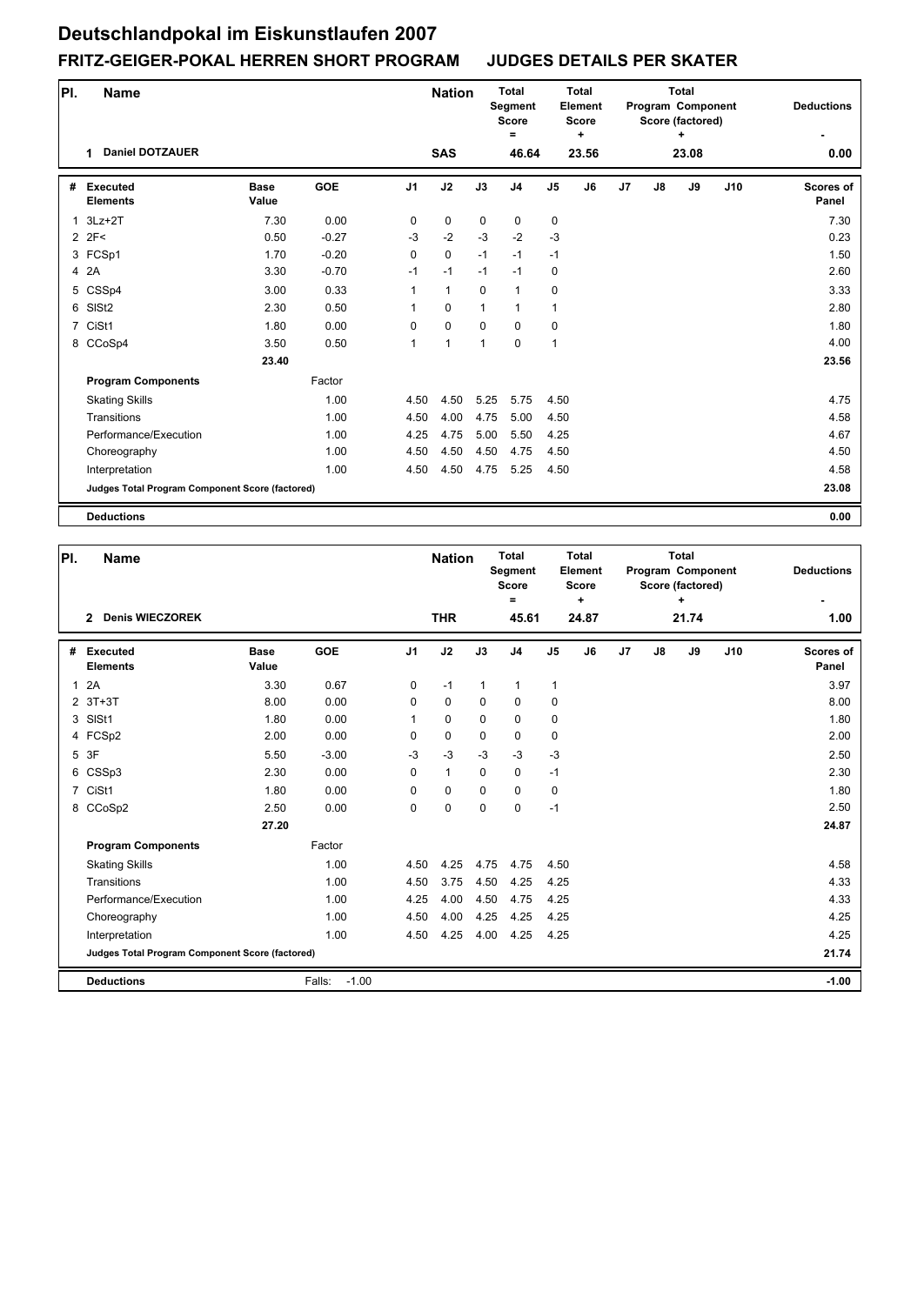| PI.          | Name                                            |                      |         |                | <b>Nation</b> |              | <b>Total</b><br>Segment<br><b>Score</b><br>Ξ |                | <b>Total</b><br>Element<br><b>Score</b><br>$\ddot{}$ |    |               | <b>Total</b><br>Program Component<br>Score (factored)<br>٠ |     | <b>Deductions</b>         |
|--------------|-------------------------------------------------|----------------------|---------|----------------|---------------|--------------|----------------------------------------------|----------------|------------------------------------------------------|----|---------------|------------------------------------------------------------|-----|---------------------------|
|              | <b>Martin RAPPE</b><br>3                        |                      |         |                | <b>SAS</b>    |              | 42.99                                        |                | 21.41                                                |    |               | 21.58                                                      |     | 0.00                      |
| #            | <b>Executed</b><br><b>Elements</b>              | <b>Base</b><br>Value | GOE     | J <sub>1</sub> | J2            | J3           | J <sub>4</sub>                               | J <sub>5</sub> | J6                                                   | J7 | $\mathsf{J}8$ | J9                                                         | J10 | <b>Scores of</b><br>Panel |
| $\mathbf{1}$ | 2A                                              | 3.30                 | $-0.70$ | $-1$           | $-1$          | $-1$         | $-1$                                         | 0              |                                                      |    |               |                                                            |     | 2.60                      |
|              | 2 CSSp2                                         | 2.00                 | 0.00    | 0              | $\mathbf 0$   | $\Omega$     | $\mathbf 0$                                  | 0              |                                                      |    |               |                                                            |     | 2.00                      |
|              | 3 3S+2T                                         | 5.80                 | 1.00    | $\mathbf{1}$   | $\mathbf{1}$  | $\mathbf{1}$ | $\mathbf{1}$                                 | $\mathbf{1}$   |                                                      |    |               |                                                            |     | 6.80                      |
|              | 4 SISt1                                         | 1.80                 | 0.17    | 1              | $\mathbf 0$   | $\mathbf 0$  | $\mathbf 0$                                  | 1              |                                                      |    |               |                                                            |     | 1.97                      |
|              | 5 2F                                            | 1.70                 | 0.17    | 1              | $\mathbf{1}$  | $\mathbf 0$  | $\mathbf 0$                                  | 0              |                                                      |    |               |                                                            |     | 1.87                      |
|              | 6 FCSp1                                         | 1.70                 | 0.00    | $\Omega$       | $\mathbf 0$   | $\Omega$     | $\mathbf 0$                                  | $\mathbf{1}$   |                                                      |    |               |                                                            |     | 1.70                      |
|              | 7 CiSt1                                         | 1.80                 | 0.00    | 0              | $\mathbf 0$   | $\mathbf 0$  | $\mathbf 0$                                  | $\mathbf{1}$   |                                                      |    |               |                                                            |     | 1.80                      |
|              | 8 CCoSp2                                        | 2.50                 | 0.17    | 0              | $\mathbf{1}$  | $\mathbf 0$  | $\mathbf 0$                                  | 1              |                                                      |    |               |                                                            |     | 2.67                      |
|              |                                                 | 20.60                |         |                |               |              |                                              |                |                                                      |    |               |                                                            |     | 21.41                     |
|              | <b>Program Components</b>                       |                      | Factor  |                |               |              |                                              |                |                                                      |    |               |                                                            |     |                           |
|              | <b>Skating Skills</b>                           |                      | 1.00    | 4.50           | 4.25          | 4.50         | 5.00                                         | 4.75           |                                                      |    |               |                                                            |     | 4.58                      |
|              | Transitions                                     |                      | 1.00    | 4.00           | 4.00          | 4.25         | 4.50                                         | 4.50           |                                                      |    |               |                                                            |     | 4.25                      |
|              | Performance/Execution                           |                      | 1.00    | 4.00           | 4.25          | 4.25         | 4.75                                         | 4.25           |                                                      |    |               |                                                            |     | 4.25                      |
|              | Choreography                                    |                      | 1.00    | 4.50           | 4.00          | 4.00         | 4.25                                         | 4.75           |                                                      |    |               |                                                            |     | 4.25                      |
|              | Interpretation                                  |                      | 1.00    | 4.50           | 4.25          | 4.00         | 4.00                                         | 4.50           |                                                      |    |               |                                                            |     | 4.25                      |
|              | Judges Total Program Component Score (factored) |                      |         |                |               |              |                                              |                |                                                      |    |               |                                                            |     | 21.58                     |
|              | <b>Deductions</b>                               |                      |         |                |               |              |                                              |                |                                                      |    |               |                                                            |     | 0.00                      |

| PI.            | <b>Name</b>                                     |                      |                   |                | <b>Nation</b> |             | <b>Total</b><br>Segment<br><b>Score</b><br>$\equiv$ |                | <b>Total</b><br>Element<br><b>Score</b><br>٠ |    |               | <b>Total</b><br>Program Component<br>Score (factored)<br>÷ |     | <b>Deductions</b>  |
|----------------|-------------------------------------------------|----------------------|-------------------|----------------|---------------|-------------|-----------------------------------------------------|----------------|----------------------------------------------|----|---------------|------------------------------------------------------------|-----|--------------------|
|                | <b>Imin KURASHVILI</b><br>4                     |                      |                   |                | <b>BAY</b>    |             | 41.56                                               |                | 22.40                                        |    |               | 20.16                                                      |     | 1.00               |
| #              | Executed<br><b>Elements</b>                     | <b>Base</b><br>Value | <b>GOE</b>        | J <sub>1</sub> | J2            | J3          | J <sub>4</sub>                                      | J <sub>5</sub> | J6                                           | J7 | $\mathsf{J}8$ | J9                                                         | J10 | Scores of<br>Panel |
| $\mathbf{1}$   | $3Lz + 2T$                                      | 7.30                 | $-1.00$           | $-2$           | $-1$          | $-1$        | $-1$                                                | $-1$           |                                              |    |               |                                                            |     | 6.30               |
|                | 2 3F                                            | 5.50                 | $-3.00$           | $-3$           | $-3$          | $-3$        | $-3$                                                | $-3$           |                                              |    |               |                                                            |     | 2.50               |
|                | 3 FCSp1                                         | 1.70                 | $-0.20$           | $\Omega$       | $-1$          | $-1$        | $\mathbf 0$                                         | $-1$           |                                              |    |               |                                                            |     | 1.50               |
| 4              | SISt1                                           | 1.80                 | 0.00              | 0              | $\mathbf 0$   | $\mathbf 0$ | $\mathbf 0$                                         | 0              |                                              |    |               |                                                            |     | 1.80               |
| 5              | 2A                                              | 3.30                 | 0.00              | $\Omega$       | $\mathbf 0$   | $\Omega$    | $\Omega$                                            | 0              |                                              |    |               |                                                            |     | 3.30               |
| 6              | CSSp2                                           | 2.00                 | $-0.30$           | $-1$           | $-1$          | $-1$        | 0                                                   | $-1$           |                                              |    |               |                                                            |     | 1.70               |
| $\overline{7}$ | CiSt1                                           | 1.80                 | 0.00              | $\Omega$       | $\mathbf 0$   | $\Omega$    | $\Omega$                                            | 0              |                                              |    |               |                                                            |     | 1.80               |
| 8              | CCoSp4                                          | 3.50                 | 0.00              | $\mathbf 0$    | 0             | $\mathbf 0$ | $\mathbf 0$                                         | 0              |                                              |    |               |                                                            |     | 3.50               |
|                |                                                 | 26.90                |                   |                |               |             |                                                     |                |                                              |    |               |                                                            |     | 22.40              |
|                | <b>Program Components</b>                       |                      | Factor            |                |               |             |                                                     |                |                                              |    |               |                                                            |     |                    |
|                | <b>Skating Skills</b>                           |                      | 1.00              | 3.75           | 4.00          | 4.25        | 4.00                                                | 4.50           |                                              |    |               |                                                            |     | 4.08               |
|                | Transitions                                     |                      | 1.00              | 4.00           | 3.75          | 4.25        | 4.00                                                | 4.25           |                                              |    |               |                                                            |     | 4.08               |
|                | Performance/Execution                           |                      | 1.00              | 4.00           | 3.50          | 4.00        | 4.00                                                | 4.25           |                                              |    |               |                                                            |     | 4.00               |
|                | Choreography                                    |                      | 1.00              | 4.00           | 3.75          | 3.75        | 4.25                                                | 4.50           |                                              |    |               |                                                            |     | 4.00               |
|                | Interpretation                                  |                      | 1.00              | 4.00           | 3.75          | 3.50        | 4.25                                                | 4.25           |                                              |    |               |                                                            |     | 4.00               |
|                | Judges Total Program Component Score (factored) |                      |                   |                |               |             |                                                     |                |                                              |    |               |                                                            |     | 20.16              |
|                | <b>Deductions</b>                               |                      | $-1.00$<br>Falls: |                |               |             |                                                     |                |                                              |    |               |                                                            |     | $-1.00$            |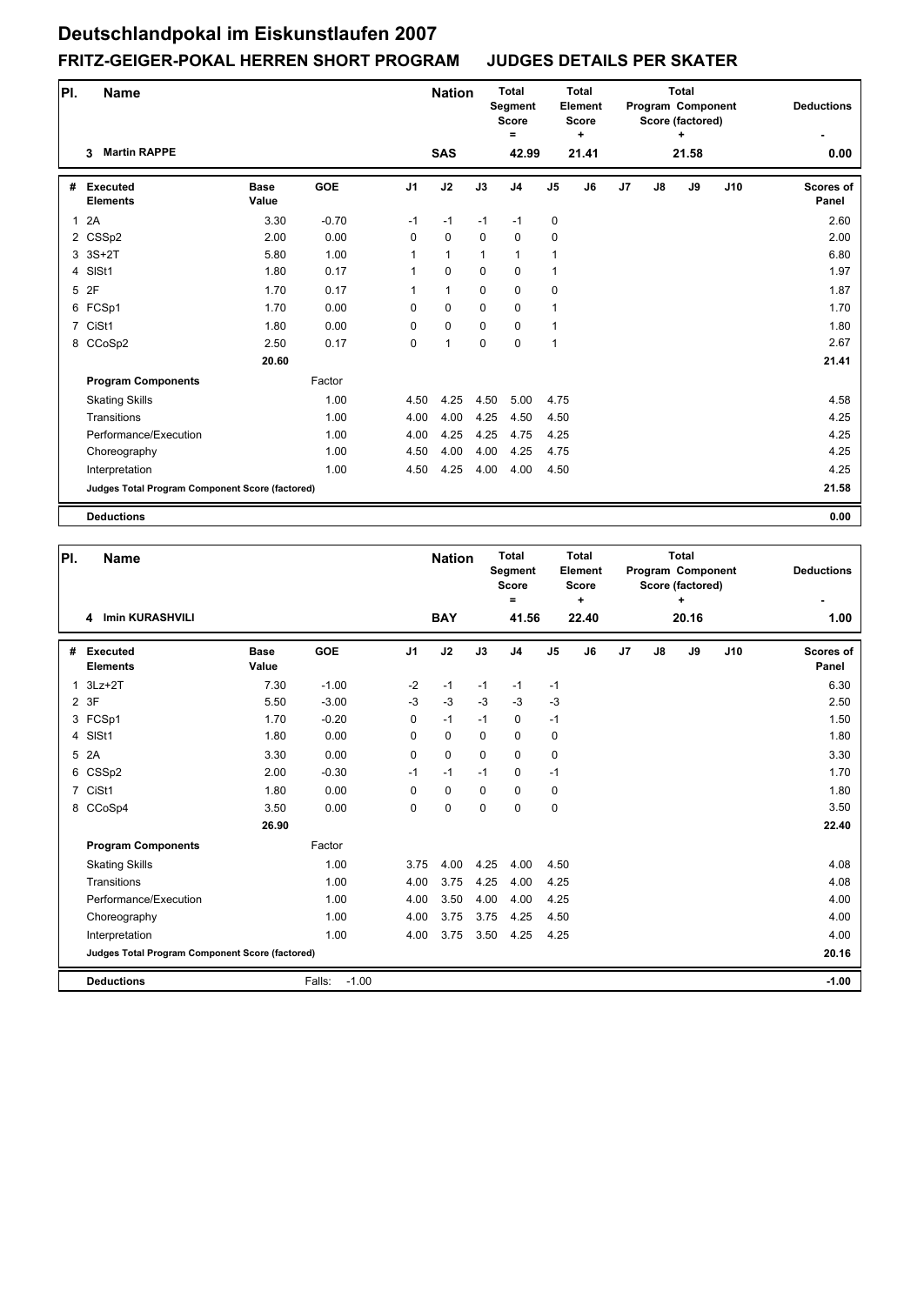| PI. | <b>Name</b>                                     |                      |            |                | <b>Nation</b> |             | <b>Total</b><br>Segment<br><b>Score</b><br>$\equiv$ |                | <b>Total</b><br>Element<br><b>Score</b><br>٠ |                |               | <b>Total</b><br>Program Component<br>Score (factored)<br>٠ |     | <b>Deductions</b>         |
|-----|-------------------------------------------------|----------------------|------------|----------------|---------------|-------------|-----------------------------------------------------|----------------|----------------------------------------------|----------------|---------------|------------------------------------------------------------|-----|---------------------------|
|     | <b>Patrick STEIN</b><br>5                       |                      |            |                | <b>BER</b>    |             | 41.40                                               |                | 21.47                                        |                |               | 19.93                                                      |     | 0.00                      |
| #   | <b>Executed</b><br><b>Elements</b>              | <b>Base</b><br>Value | <b>GOE</b> | J <sub>1</sub> | J2            | J3          | J <sub>4</sub>                                      | J <sub>5</sub> | J6                                           | J <sub>7</sub> | $\mathsf{J}8$ | J9                                                         | J10 | <b>Scores of</b><br>Panel |
|     | $1.3T+2T$                                       | 5.30                 | 0.00       | 0              | $\mathbf{1}$  | $\mathbf 0$ | $\mathbf 0$                                         | 0              |                                              |                |               |                                                            |     | 5.30                      |
|     | 2 2 A                                           | 3.30                 | 0.00       | 0              | $\mathbf 0$   | $\Omega$    | $\mathbf{1}$                                        | 0              |                                              |                |               |                                                            |     | 3.30                      |
|     | 3 CCoSp2                                        | 2.50                 | $-0.40$    | $-1$           | $-1$          | $-2$        | $\mathbf{0}$                                        | $-2$           |                                              |                |               |                                                            |     | 2.10                      |
|     | 4 SISt2                                         | 2.30                 | 0.00       | 1              | $\mathbf 0$   | $\mathbf 0$ | $\mathbf 0$                                         | 0              |                                              |                |               |                                                            |     | 2.30                      |
|     | 5 2F                                            | 1.70                 | 0.00       | 0              | $\mathbf 0$   | $\mathbf 0$ | $\mathbf 0$                                         | 0              |                                              |                |               |                                                            |     | 1.70                      |
|     | 6 FCSp2                                         | 2.00                 | 0.00       | 1              | $\mathbf 0$   | $\Omega$    | $\mathbf 0$                                         | 0              |                                              |                |               |                                                            |     | 2.00                      |
|     | 7 CiSt1                                         | 1.80                 | $-0.20$    | 0              | $\mathbf 0$   | $-1$        | $-1$                                                | $-1$           |                                              |                |               |                                                            |     | 1.60                      |
|     | 8 CSSp4                                         | 3.00                 | 0.17       | 1              | 1             | $\mathbf 0$ | $\mathbf 0$                                         | 0              |                                              |                |               |                                                            |     | 3.17                      |
|     |                                                 | 21.90                |            |                |               |             |                                                     |                |                                              |                |               |                                                            |     | 21.47                     |
|     | <b>Program Components</b>                       |                      | Factor     |                |               |             |                                                     |                |                                              |                |               |                                                            |     |                           |
|     | <b>Skating Skills</b>                           |                      | 1.00       | 4.00           | 4.00          | 4.25        | 4.50                                                | 4.25           |                                              |                |               |                                                            |     | 4.17                      |
|     | Transitions                                     |                      | 1.00       | 4.50           | 3.50          | 4.00        | 3.50                                                | 4.25           |                                              |                |               |                                                            |     | 3.92                      |
|     | Performance/Execution                           |                      | 1.00       | 4.50           | 3.75          | 3.75        | 4.00                                                | 4.25           |                                              |                |               |                                                            |     | 4.00                      |
|     | Choreography                                    |                      | 1.00       | 4.75           | 3.50          | 3.75        | 3.75                                                | 4.25           |                                              |                |               |                                                            |     | 3.92                      |
|     | Interpretation                                  |                      | 1.00       | 4.50           | 3.50          | 3.75        | 3.75                                                | 4.25           |                                              |                |               |                                                            |     | 3.92                      |
|     | Judges Total Program Component Score (factored) |                      |            |                |               |             |                                                     |                |                                              |                |               |                                                            |     | 19.93                     |
|     | <b>Deductions</b>                               |                      |            |                |               |             |                                                     |                |                                              |                |               |                                                            |     | 0.00                      |

| PI.            | <b>Name</b>                                     |                      |            |                | <b>Nation</b> |             | <b>Total</b><br>Segment<br><b>Score</b><br>$\equiv$ |                | <b>Total</b><br>Element<br><b>Score</b><br>÷ |    |    | <b>Total</b><br>Program Component<br>Score (factored)<br>÷ |     | <b>Deductions</b>  |
|----------------|-------------------------------------------------|----------------------|------------|----------------|---------------|-------------|-----------------------------------------------------|----------------|----------------------------------------------|----|----|------------------------------------------------------------|-----|--------------------|
|                | <b>Christopher BERNECK</b><br>6                 |                      |            |                | <b>BER</b>    |             | 41.12                                               |                | 20.36                                        |    |    | 20.76                                                      |     | 0.00               |
| #              | <b>Executed</b><br><b>Elements</b>              | <b>Base</b><br>Value | <b>GOE</b> | J <sub>1</sub> | J2            | J3          | J <sub>4</sub>                                      | J <sub>5</sub> | J6                                           | J7 | J8 | J9                                                         | J10 | Scores of<br>Panel |
| $\mathbf{1}$   | $3T+2T$                                         | 5.30                 | $-0.67$    | 0              | $-1$          | $-1$        | $-1$                                                | 0              |                                              |    |    |                                                            |     | 4.63               |
|                | 2 2 A                                           | 3.30                 | 0.00       | $\Omega$       | $\mathbf 0$   | $\Omega$    | $\mathbf 0$                                         | 0              |                                              |    |    |                                                            |     | 3.30               |
|                | 3 CCoSp2                                        | 2.50                 | 0.00       | $\Omega$       | $\mathbf 0$   | $\Omega$    | $\Omega$                                            | 0              |                                              |    |    |                                                            |     | 2.50               |
| $\overline{4}$ | CiSt1                                           | 1.80                 | 0.00       | 0              | $\mathbf 0$   | $\mathbf 0$ | $\mathbf 0$                                         | 0              |                                              |    |    |                                                            |     | 1.80               |
| 5              | 2F                                              | 1.70                 | 0.00       | $\Omega$       | $\mathbf 0$   | $\mathbf 0$ | $\mathbf 0$                                         | 0              |                                              |    |    |                                                            |     | 1.70               |
| 6              | SISt1                                           | 1.80                 | 0.33       | 1              | $\mathbf{1}$  | 1           | $\mathbf 0$                                         | 0              |                                              |    |    |                                                            |     | 2.13               |
|                | 7 FCSp2                                         | 2.00                 | 0.00       | 1              | $\mathbf 0$   | $\mathbf 0$ | $\mathbf 0$                                         | 0              |                                              |    |    |                                                            |     | 2.00               |
|                | 8 CSSp3                                         | 2.30                 | 0.00       | 0              | $\pmb{0}$     | $\mathbf 0$ | $\mathbf 0$                                         | $\pmb{0}$      |                                              |    |    |                                                            |     | 2.30               |
|                |                                                 | 20.70                |            |                |               |             |                                                     |                |                                              |    |    |                                                            |     | 20.36              |
|                | <b>Program Components</b>                       |                      | Factor     |                |               |             |                                                     |                |                                              |    |    |                                                            |     |                    |
|                | <b>Skating Skills</b>                           |                      | 1.00       | 4.00           | 3.50          | 4.50        | 4.25                                                | 4.25           |                                              |    |    |                                                            |     | 4.17               |
|                | Transitions                                     |                      | 1.00       | 3.75           | 3.25          | 4.75        | 4.00                                                | 4.00           |                                              |    |    |                                                            |     | 3.92               |
|                | Performance/Execution                           |                      | 1.00       | 4.00           | 3.50          | 4.50        | 4.50                                                | 4.25           |                                              |    |    |                                                            |     | 4.25               |
|                | Choreography                                    |                      | 1.00       | 4.25           | 3.25          | 4.50        | 4.00                                                | 4.25           |                                              |    |    |                                                            |     | 4.17               |
|                | Interpretation                                  |                      | 1.00       | 4.25           | 3.25          | 4.75        | 4.25                                                | 4.25           |                                              |    |    |                                                            |     | 4.25               |
|                | Judges Total Program Component Score (factored) |                      |            |                |               |             |                                                     |                |                                              |    |    |                                                            |     | 20.76              |
|                | <b>Deductions</b>                               |                      |            |                |               |             |                                                     |                |                                              |    |    |                                                            |     | 0.00               |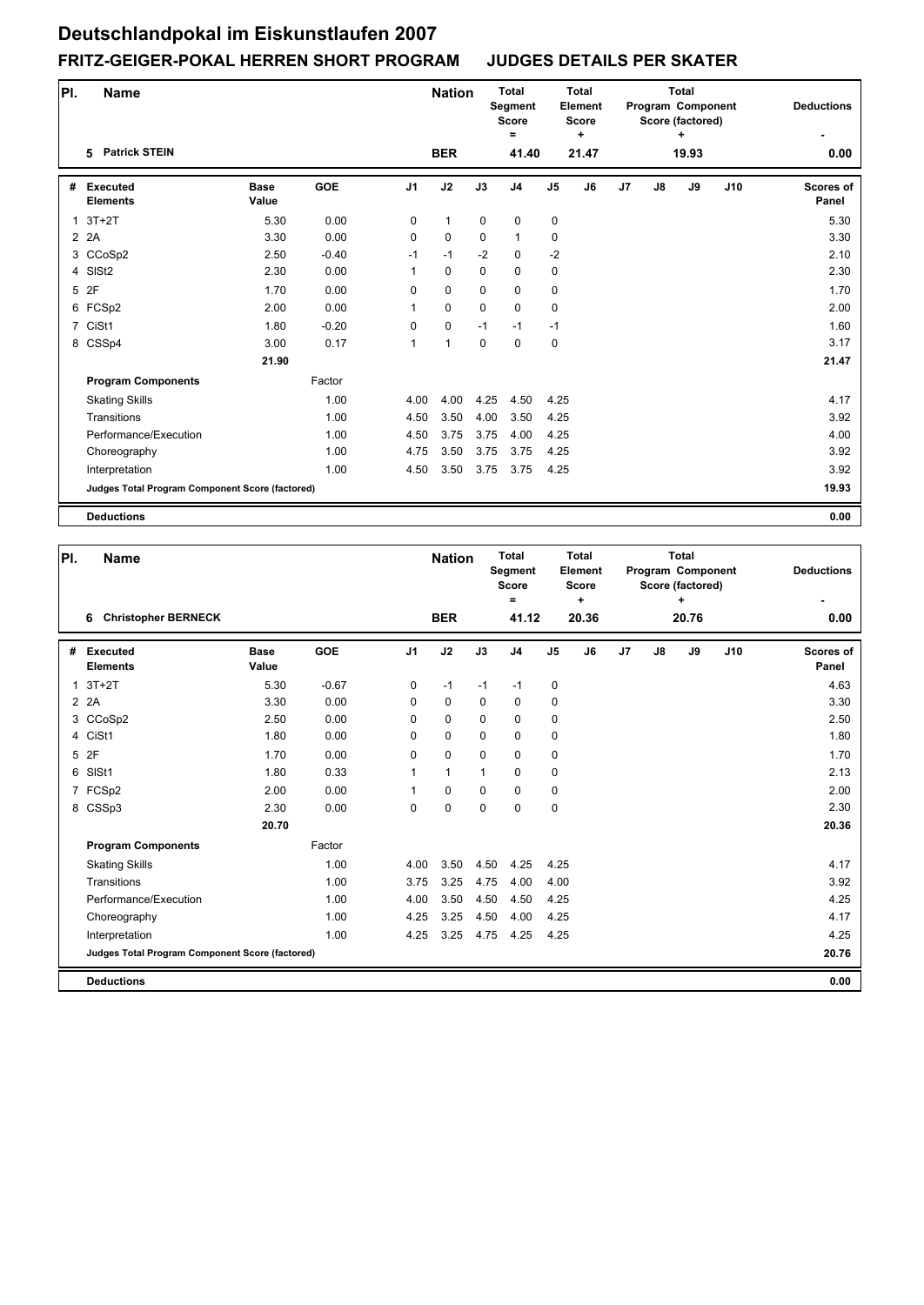| PI. | Name                                            |                      |            |                | <b>Nation</b> |              | <b>Total</b><br>Segment<br><b>Score</b><br>Ξ |                | <b>Total</b><br>Element<br><b>Score</b><br>٠ |    |               | <b>Total</b><br>Program Component<br>Score (factored)<br>٠ |     | <b>Deductions</b>         |
|-----|-------------------------------------------------|----------------------|------------|----------------|---------------|--------------|----------------------------------------------|----------------|----------------------------------------------|----|---------------|------------------------------------------------------------|-----|---------------------------|
|     | <b>Matti LANDGRAF</b><br>7                      |                      |            |                | <b>SAS</b>    |              | 39.36                                        |                | 17.37                                        |    |               | 21.99                                                      |     | 0.00                      |
| #   | <b>Executed</b><br><b>Elements</b>              | <b>Base</b><br>Value | <b>GOE</b> | J <sub>1</sub> | J2            | J3           | J <sub>4</sub>                               | J <sub>5</sub> | J6                                           | J7 | $\mathsf{J}8$ | J9                                                         | J10 | <b>Scores of</b><br>Panel |
| 1   | 3S+COMBO                                        | 4.50                 | $-2.00$    | $-1$           | $-2$          | $-2$         | $-2$                                         | $-2$           |                                              |    |               |                                                            |     | 2.50                      |
|     | 2 2F                                            | 1.70                 | 0.17       | 0              | $\mathbf{1}$  | $\mathbf{1}$ | $-1$                                         | 0              |                                              |    |               |                                                            |     | 1.87                      |
|     | 3 FCSp1                                         | 1.70                 | $-0.30$    | $-1$           | $-1$          | $-1$         | $-1$                                         | 0              |                                              |    |               |                                                            |     | 1.40                      |
|     | 4 CSSp1                                         | 1.70                 | 0.00       | 0              | $\mathbf 0$   | $\mathbf 0$  | $\mathbf 0$                                  | $\pmb{0}$      |                                              |    |               |                                                            |     | 1.70                      |
|     | 5 CiSt2                                         | 2.30                 | 0.00       | 0              | $\mathbf 0$   | $\mathbf 0$  | $\mathbf 0$                                  | 0              |                                              |    |               |                                                            |     | 2.30                      |
| 6   | 2A                                              | 3.30                 | 0.00       | 0              | $\mathbf 0$   | 1            | $\mathbf 0$                                  | 0              |                                              |    |               |                                                            |     | 3.30                      |
|     | 7 CCoSp2                                        | 2.50                 | 0.00       | 0              | 0             | $\mathbf 0$  | $-1$                                         | 0              |                                              |    |               |                                                            |     | 2.50                      |
| 8   | SISt1                                           | 1.80                 | 0.00       | 0              | 0             | $\Omega$     | $\mathbf 0$                                  | $\mathbf 0$    |                                              |    |               |                                                            |     | 1.80                      |
|     |                                                 | 19.50                |            |                |               |              |                                              |                |                                              |    |               |                                                            |     | 17.37                     |
|     | <b>Program Components</b>                       |                      | Factor     |                |               |              |                                              |                |                                              |    |               |                                                            |     |                           |
|     | <b>Skating Skills</b>                           |                      | 1.00       | 4.00           | 4.25          | 4.75         | 4.75                                         | 4.75           |                                              |    |               |                                                            |     | 4.58                      |
|     | Transitions                                     |                      | 1.00       | 4.00           | 4.50          | 4.50         | 4.00                                         | 4.50           |                                              |    |               |                                                            |     | 4.33                      |
|     | Performance/Execution                           |                      | 1.00       | 4.25           | 4.25          | 4.25         | 4.50                                         | 4.50           |                                              |    |               |                                                            |     | 4.33                      |
|     | Choreography                                    |                      | 1.00       | 4.25           | 4.00          | 4.50         | 4.25                                         | 4.50           |                                              |    |               |                                                            |     | 4.33                      |
|     | Interpretation                                  |                      | 1.00       | 4.25           | 4.25          | 4.50         | 4.50                                         | 4.50           |                                              |    |               |                                                            |     | 4.42                      |
|     | Judges Total Program Component Score (factored) |                      |            |                |               |              |                                              |                |                                              |    |               |                                                            |     | 21.99                     |
|     | <b>Deductions</b>                               |                      |            |                |               |              |                                              |                |                                              |    |               |                                                            |     | 0.00                      |

| PI.          | <b>Name</b>                                     |                      |            |                | <b>Nation</b> |             | <b>Total</b><br>Segment<br><b>Score</b><br>$=$ |                | <b>Total</b><br>Element<br><b>Score</b><br>٠ |    |    | <b>Total</b><br>Program Component<br>Score (factored)<br>÷ |     | <b>Deductions</b>         |
|--------------|-------------------------------------------------|----------------------|------------|----------------|---------------|-------------|------------------------------------------------|----------------|----------------------------------------------|----|----|------------------------------------------------------------|-----|---------------------------|
|              | <b>Peter PFAHL</b><br>8                         |                      |            |                | <b>THR</b>    |             | 36.27                                          |                | 16.60                                        |    |    | 19.67                                                      |     | 0.00                      |
|              | # Executed<br><b>Elements</b>                   | <b>Base</b><br>Value | <b>GOE</b> | J <sub>1</sub> | J2            | J3          | J <sub>4</sub>                                 | J <sub>5</sub> | J6                                           | J7 | J8 | J9                                                         | J10 | <b>Scores of</b><br>Panel |
| $\mathbf{1}$ | 2A                                              | 3.30                 | 0.00       | 0              | $\pmb{0}$     | $\mathbf 0$ | 0                                              | 0              |                                              |    |    |                                                            |     | 3.30                      |
|              | 2 3S<+2T                                        | 2.60                 | $-0.60$    | $-2$           | $-1$          | $-2$        | $-2$                                           | $-2$           |                                              |    |    |                                                            |     | 2.00                      |
|              | 3 FCSp1                                         | 1.70                 | $-0.50$    | $-1$           | $-1$          | $-2$        | $-2$                                           | $-2$           |                                              |    |    |                                                            |     | 1.20                      |
|              | 4 CiSt2                                         | 2.30                 | 0.00       | 0              | $\mathbf 0$   | $\mathbf 0$ | $\mathbf 0$                                    | $\pmb{0}$      |                                              |    |    |                                                            |     | 2.30                      |
|              | 5 CSSp3                                         | 2.30                 | 0.00       | 0              | $\mathbf 0$   | $\Omega$    | $\mathbf 0$                                    | $-1$           |                                              |    |    |                                                            |     | 2.30                      |
|              | 6 2F                                            | 1.70                 | 0.00       | 0              | $\mathbf 0$   | $\mathbf 0$ | $-1$                                           | 0              |                                              |    |    |                                                            |     | 1.70                      |
|              | 7 CCoSp1                                        | 2.00                 | 0.00       | $\Omega$       | $\mathbf 0$   | $\Omega$    | $\Omega$                                       | 0              |                                              |    |    |                                                            |     | 2.00                      |
| 8            | SISt1                                           | 1.80                 | 0.00       | 0              | 0             | $\mathbf 0$ | $\mathbf 0$                                    | 0              |                                              |    |    |                                                            |     | 1.80                      |
|              |                                                 | 17.70                |            |                |               |             |                                                |                |                                              |    |    |                                                            |     | 16.60                     |
|              | <b>Program Components</b>                       |                      | Factor     |                |               |             |                                                |                |                                              |    |    |                                                            |     |                           |
|              | <b>Skating Skills</b>                           |                      | 1.00       | 3.75           | 3.50          | 4.00        | 3.75                                           | 4.50           |                                              |    |    |                                                            |     | 3.83                      |
|              | Transitions                                     |                      | 1.00       | 4.00           | 3.75          | 4.00        | 4.00                                           | 4.25           |                                              |    |    |                                                            |     | 4.00                      |
|              | Performance/Execution                           |                      | 1.00       | 4.00           | 3.50          | 3.75        | 4.00                                           | 4.50           |                                              |    |    |                                                            |     | 3.92                      |
|              | Choreography                                    |                      | 1.00       | 4.00           | 3.75          | 3.75        | 4.00                                           | 4.25           |                                              |    |    |                                                            |     | 3.92                      |
|              | Interpretation                                  |                      | 1.00       | 4.25           | 3.50          | 3.50        | 4.25                                           | 4.50           |                                              |    |    |                                                            |     | 4.00                      |
|              | Judges Total Program Component Score (factored) |                      |            |                |               |             |                                                |                |                                              |    |    |                                                            |     | 19.67                     |
|              | <b>Deductions</b>                               |                      |            |                |               |             |                                                |                |                                              |    |    |                                                            |     | 0.00                      |